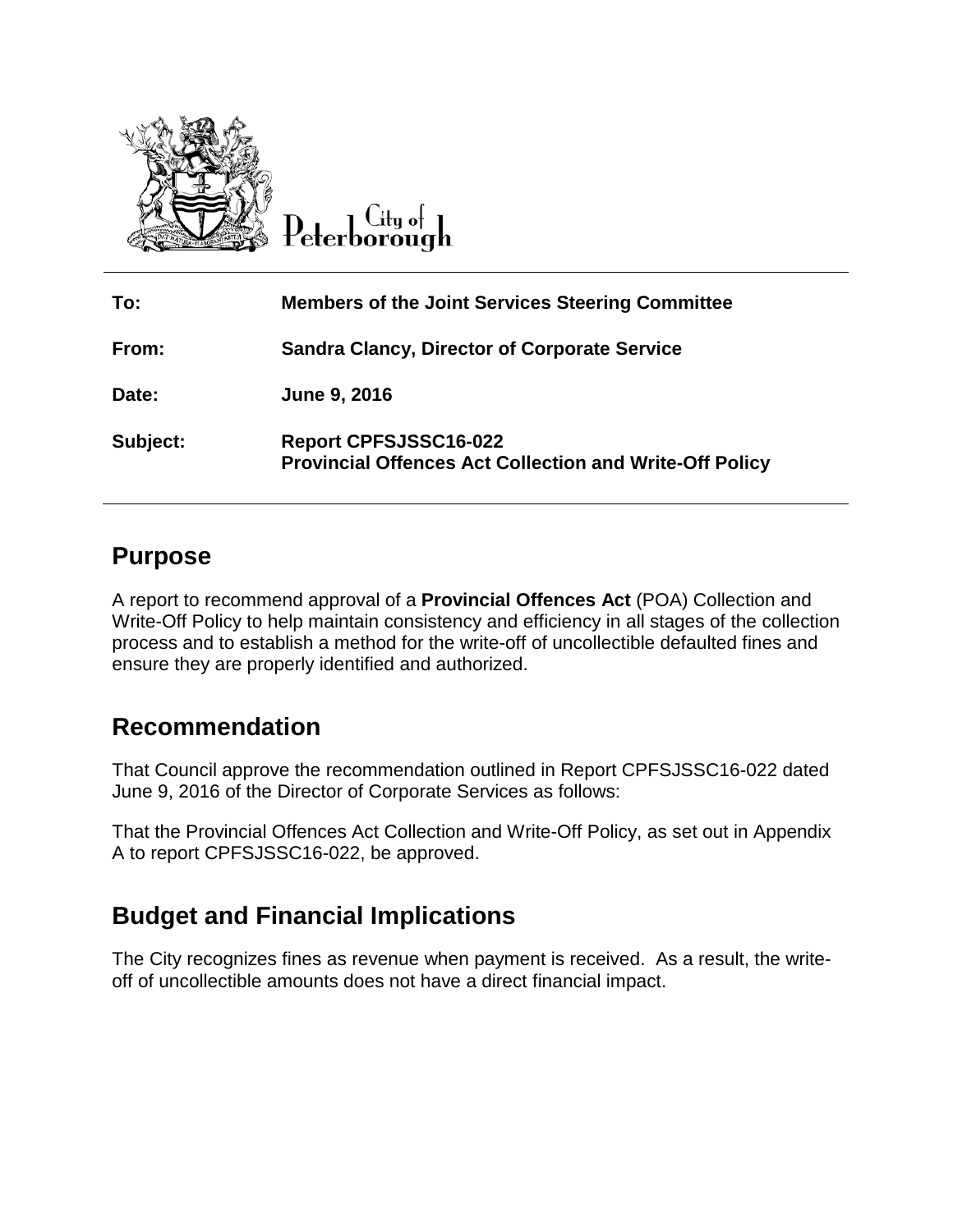Writing off a fine does not absolve the defendant from the requirement to pay the fine as debts to the Crown are owed in perpetuity and are never forgiven. Even though the fine would be purged from the Integrated Courts Offender Network (ICON), there is a procedure in place to re-enter the fine so that a payment can be received. The defaulted fine will remain in the Court Administration Management System (CAMS) to allow for possible future collection efforts.

## **Background**

As a result of the Provincial transfer of responsibility from the Province to the City in October 2000, the City of Peterborough Provincial Offences Office assumed all defaulted fines in the amount of \$4,889,457.86. As of May 25, 2016, City collection staff, in partnership with third party collection agencies, have diligently pursued these defaulted fines and have successfully recovered approximately \$2,135,500.00 of the pre-transfer portfolio.

While City staff are to be commended for their efforts, the success rate for the collection of aging pre-transfer and aged delinquent cases has, as expected, declined over time. Staff efforts now center primarily on the collection of more recent post transfer defaulted fines.

In February 2008, the Ministry of Attorney General (MAG) released a Provincial Offences Act Write-Off Directive and Operating Guideline document which provides Municipal Partners the authority to establish write-off criteria for defaulted fines deemed uncollectible. One of the key mandatory requirements outlined in this directive, was that each Municipal Partner shall establish a formal write-off policy establishing protocols and thresholds under which POA defaulted fines shall be deemed to be uncollectible and therefore eligible for write-off.

Not only does the proposed Provincial Offences Act Collection and Write-Off Policy address the MAG requirements but it will also establish a standard operating process for the collection of defaulted POA fines. The Policy will also allow the City to establish a consistent method for the write-off of uncollectible fines and ensure they are properly identified and authorized while also ensuring that every attempt is made to collect all POA fines.

Despite collection efforts, there are defaulted fines that the City is unable to collect and there are situations where fine collection is not appropriate or practical. In such cases, the City needs to remove those fines from its inventory of defaulted fines to properly reflect the amount of outstanding fines owing and to identify cases for which active fine collection has ceased. By purging such files from the ICON system, staff and the collection agencies will be able to concentrate on fines with a higher probable rate of collection. It would not be cost effective to continue efforts that would yield little or no return.